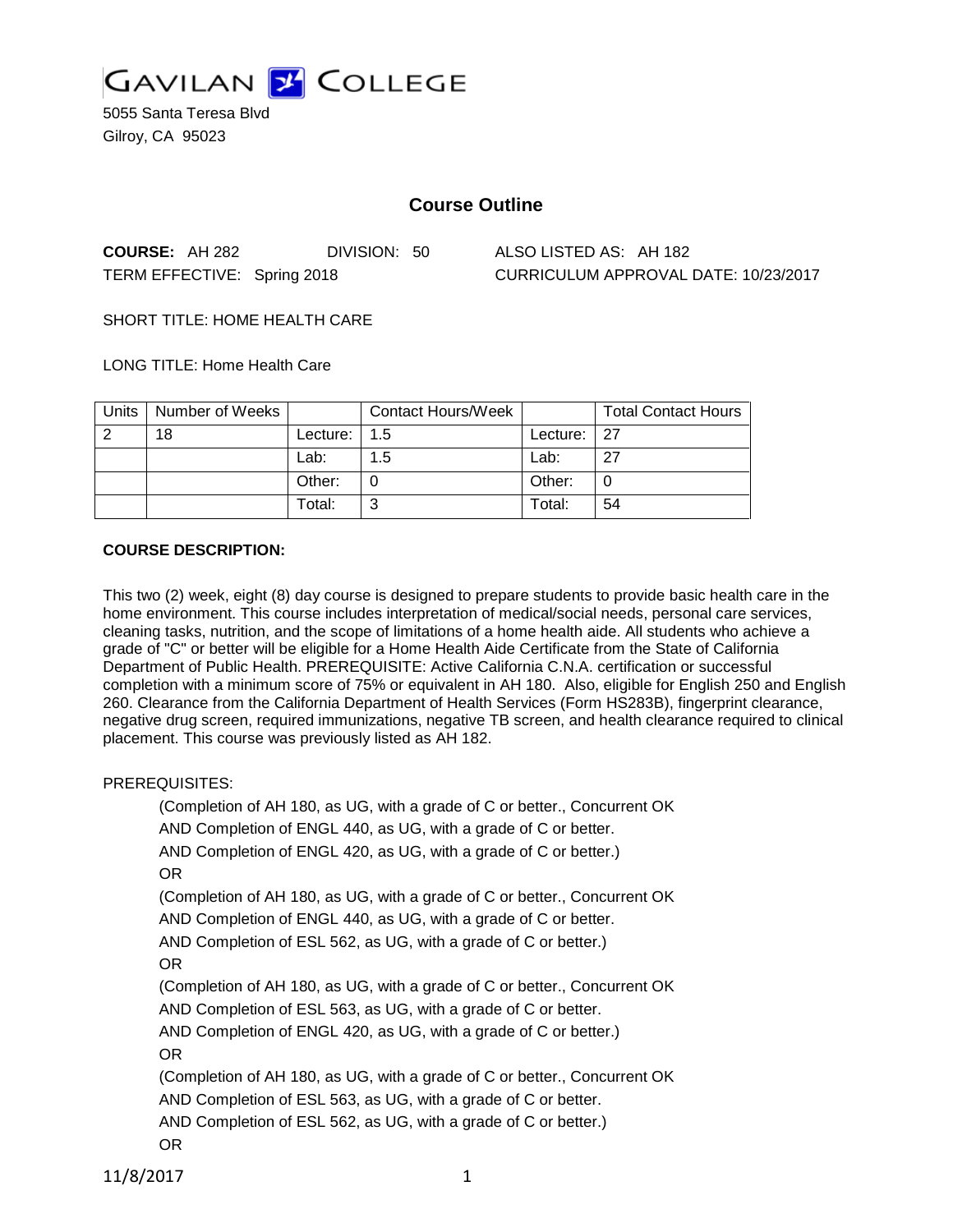(Completion of AH 180, as UG, with a grade of C or better., Concurrent OK AND Score of 15 on CTEP Writing AND Completion of ENGL 420, as UG, with a grade of C or better.) OR (Completion of AH 180, as UG, with a grade of C or better., Concurrent OK AND Score of 15 on CTEP Writing AND Completion of ESL 562, as UG, with a grade of C or better.) OR (Completion of AH 180, as UG, with a grade of C or better., Concurrent OK AND Completion of ENGL 440, as UG, with a grade of C or better. AND Score of 18 on CTEP Reading) OR (Completion of AH 180, as UG, with a grade of C or better., Concurrent OK AND Completion of ESL 563, as UG, with a grade of C or better. AND Score of 18 on CTEP Reading) OR (Completion of AH 180, as UG, with a grade of C or better., Concurrent OK AND Score of 15 on CTEP Writing AND Score of 18 on CTEP Reading) OR (Completion of AH 180, as UG, with a grade of C or better., Concurrent OK AND Completion of ENGL 250, as UG, with a grade of C or better. AND Completion of ENGL 260, as UG, with a grade of C or better.) OR (Completion of AH 180, as UG, with a grade of C or better., Concurrent OK AND Completion of ENGL 250P, as UG, with a grade of C or better. AND Completion of ENGL 260P, as UG, with a grade of C or better.) OR (Completion of AH 180, as UG, with a grade of C or better., Concurrent OK AND Completion of SSCI 270A, as UG, with a grade of C or better. AND Completion of ENGL 250, as UG, with a grade of C or better.) OR (Completion of AH 180, as UG, with a grade of C or better., Concurrent OK AND Completion of SSCI 270B, as UG, with a grade of C or better. AND Completion of ENGL 250, as UG, with a grade of C or better.) OR (Completion of AH 180, as UG, with a grade of C or better., Concurrent OK AND Completion of ENGL 1A, as UG, with a grade of C or better.) OR (Completion of AH 180, as UG, with a grade of C or better., Concurrent OK AND Completion of ENGL 1B, as UG, with a grade of C or better.) OR (Completion of AH 180, as UG, with a grade of C or better., Concurrent OK AND Completion of ENGL 1C, as UG, with a grade of C or better.) OR (Score of 1300 on Accuplacer English Writing AND Completion of ENGL 420, as UG, with a grade of C or better. AND Completion of AH 180, as UG, with a grade of C or better., Concurrent OK)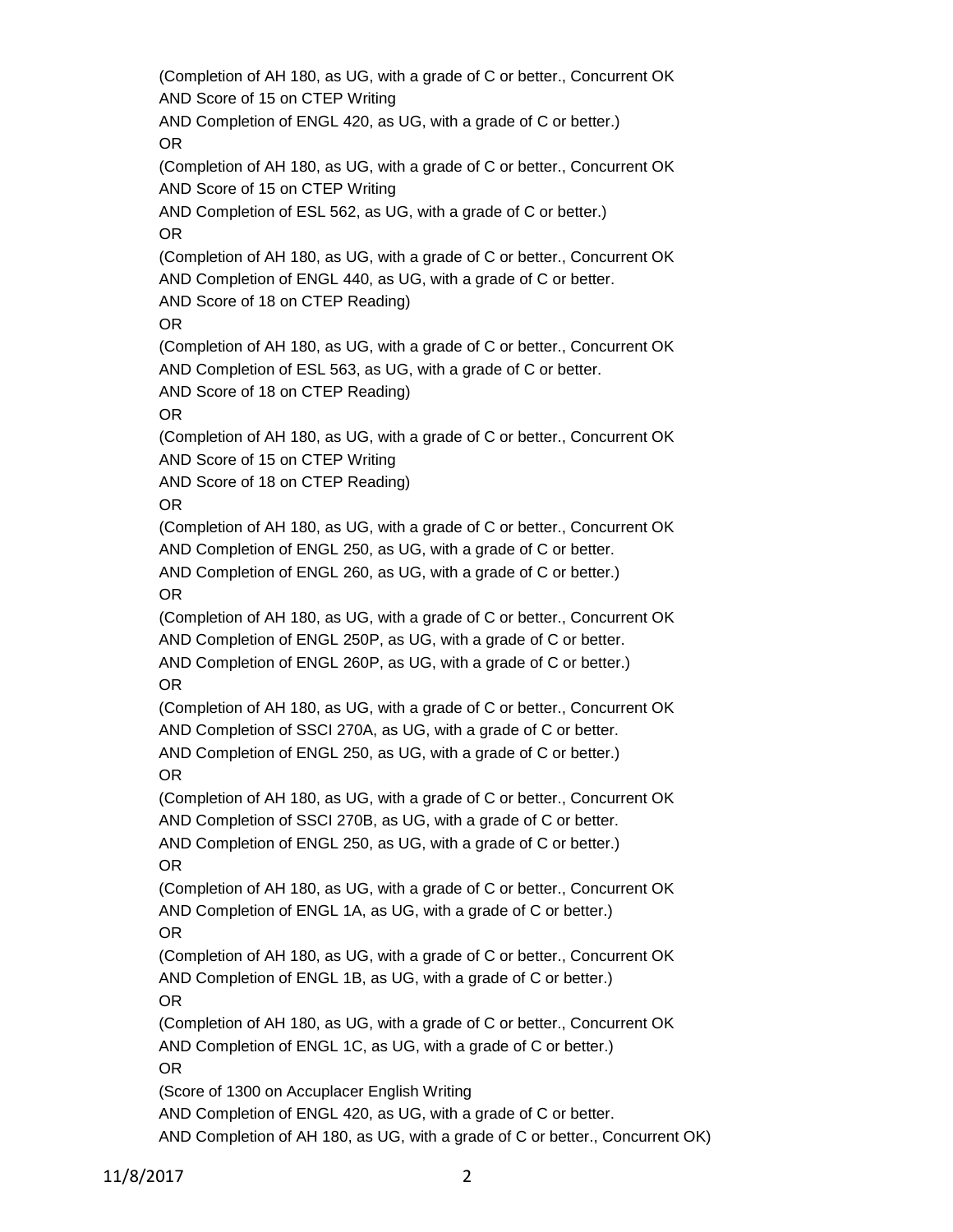OR

(Score of 3300 on Accuplacer English Reading AND Completion of ENGL 440, as UG, with a grade of C or better. AND Completion of AH 180, as UG, with a grade of C or better., Concurrent OK) OR (Score of 1300 on Accuplacer English Writing AND Completion of ESL 562, as UG, with a grade of C or better. AND Completion of AH 180, as UG, with a grade of C or better., Concurrent OK) OR (Score of 3300 on Accuplacer English Reading AND Completion of ESL 563, as UG, with a grade of C or better. AND Completion of AH 180, as UG, with a grade of C or better., Concurrent OK) OR (Score of 1300 on Accuplacer English Writing AND Score of 3300 on Accuplacer English Reading AND Completion of AH 180, as UG, with a grade of C or better., Concurrent OK)

COREQUISITES:

CREDIT STATUS: D - Credit - Degree Applicable

GRADING MODES

L - Standard Letter Grade

REPEATABILITY: N - Course may not be repeated

### SCHEDULE TYPES:

- 02 Lecture and/or discussion
- 03 Lecture/Laboratory
- 04 Laboratory/Studio/Activity

### **STUDENT LEARNING OUTCOMES:**

1. Students will analyze pre-written patient care plans and will implement the plan of care safely in home environment.

Measure of assessment: Written care plans, Clinical evaluations

Year assessed, or planned year of assessment: 2015

2. Student will use principles of college level mathematical concepts to correctly calculate a resident fluid intake and output, and using metric and apothecary systems to calculate height and weight in a home setting.

Measure of assessment: Clinical evaluations, Clinical calculation exams (required to pass the course)

Year assessed, or planned year of assessment: 2015

3. Students will interact effectively with people of all ages, many cultures and ethnicities demonstrating awareness of the students' own values and opinions, as well as awareness and respect of the opinions and values of others.

Measure of assessment: Clinical evaluations, Classroom participation in discussions regarding ethical dilemmas of patient care

Year assessed, or planned year of assessment: 2015

4. Student will begin using nursing process to prioritize and organize nursing care and to problem solve in home setting. Nursing process includes: a. Assessment of objective and subjective patient data b. Analyzing the data and using the information to develop patient outcomes in planning patient care c. Listening and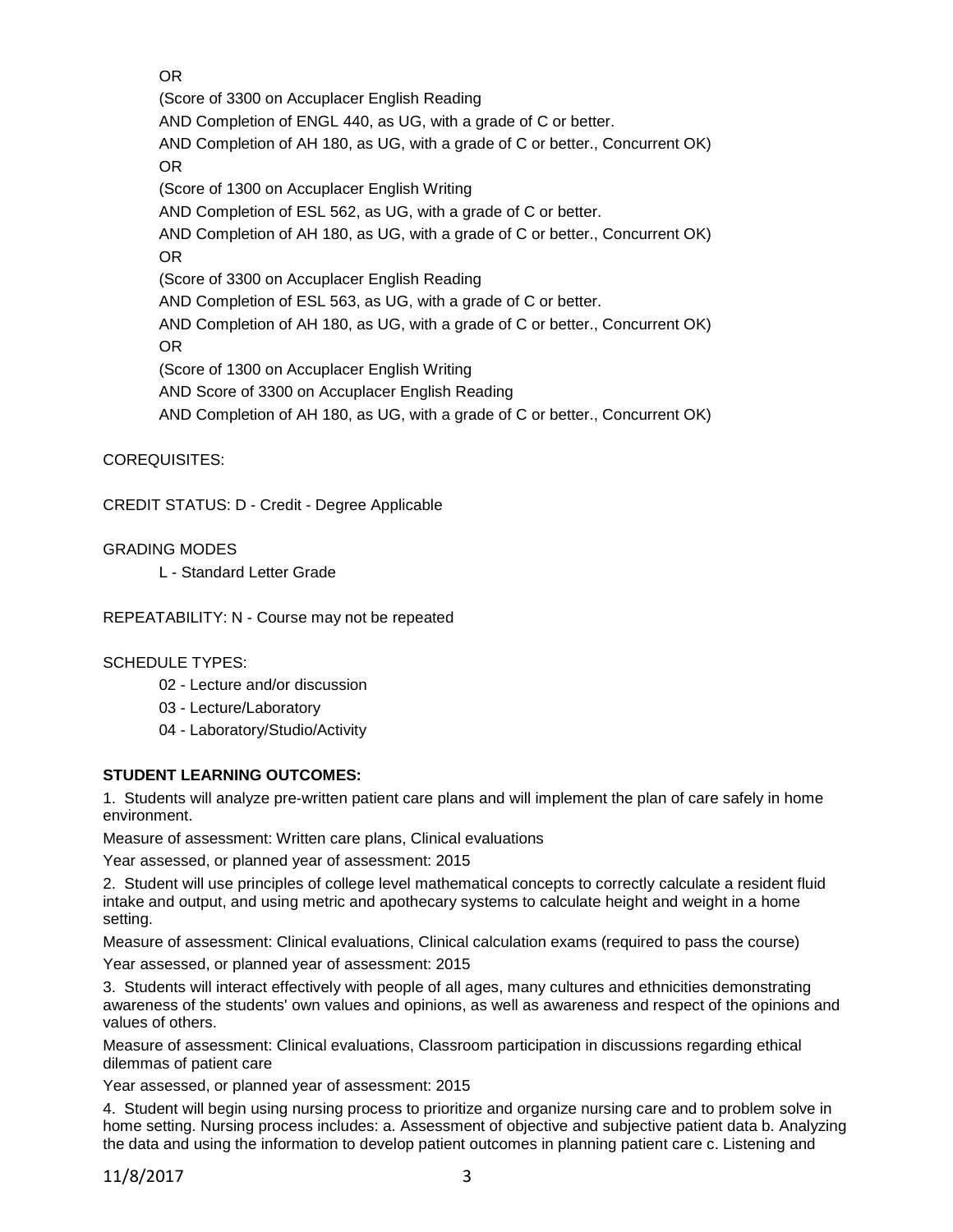implementing nursing interventions which will accomplish the defined outcomes for a given patient d. Evaluating the interventions' effectiveness in meeting the outcomes e. Revising the plan of care as needed based on the information from the evaluation

Measure of assessment: Written care plans, Active care plans in clinical setting Case studies using actual patients

Year assessed, or planned year of assessment: 2015

5. Student will use therapeutic nursing interventions which reflect the standard of nursing practice. This will be exhibited by the student's ability to use psychomotor and psychosocial interventions which promote health; and prevent, minimize, or resolve problems as identified by the nurse and patient. Therapeutic interventions are independent actions grouped in theory-based research and experiences in home setting.

Measure of assessment: Clinical evaluation of skills performed on last day of class. Interpretation of Patient Care plans and documentation of care provided to assigned patients in a home setting.

Year assessed, or planned year of assessment: 2015

#### **CONTENT, STUDENT PERFORMANCE OBJECTIVES, OUT-OF-CLASS ASSIGNMENTS**

Curriculum Approval Date: 10/23/2017 Each week the students will read assigned chapters and complete assignments. WEEK 1 2 HOURS **Orientation** Course Introduction Clinical hours arrangement Nutrition assignment Grading procedures WEEK 2 2 HOURS Communication Skills Basic Human Needs WEEK 3 2 HOURS Caring for Children Caring for the Older Adult Common Health Problems Infection Control WEEK 4 2 HOURS Practical Home Management Skills Basic Nutrition/Special Diets Marketing and Meal Preparation Assignment #1 due WEEK 5 2 HOURS Body Mechanics WEEK 6 2 HOURS Personal Care Vital Signs WEEK 7 2 HOURS Caring for New Baby and Mother WEEK 8 2 HOURS Common Procedures and Treatment WEEK 9 2 HOURS Assisting with Medication Assignment #2 due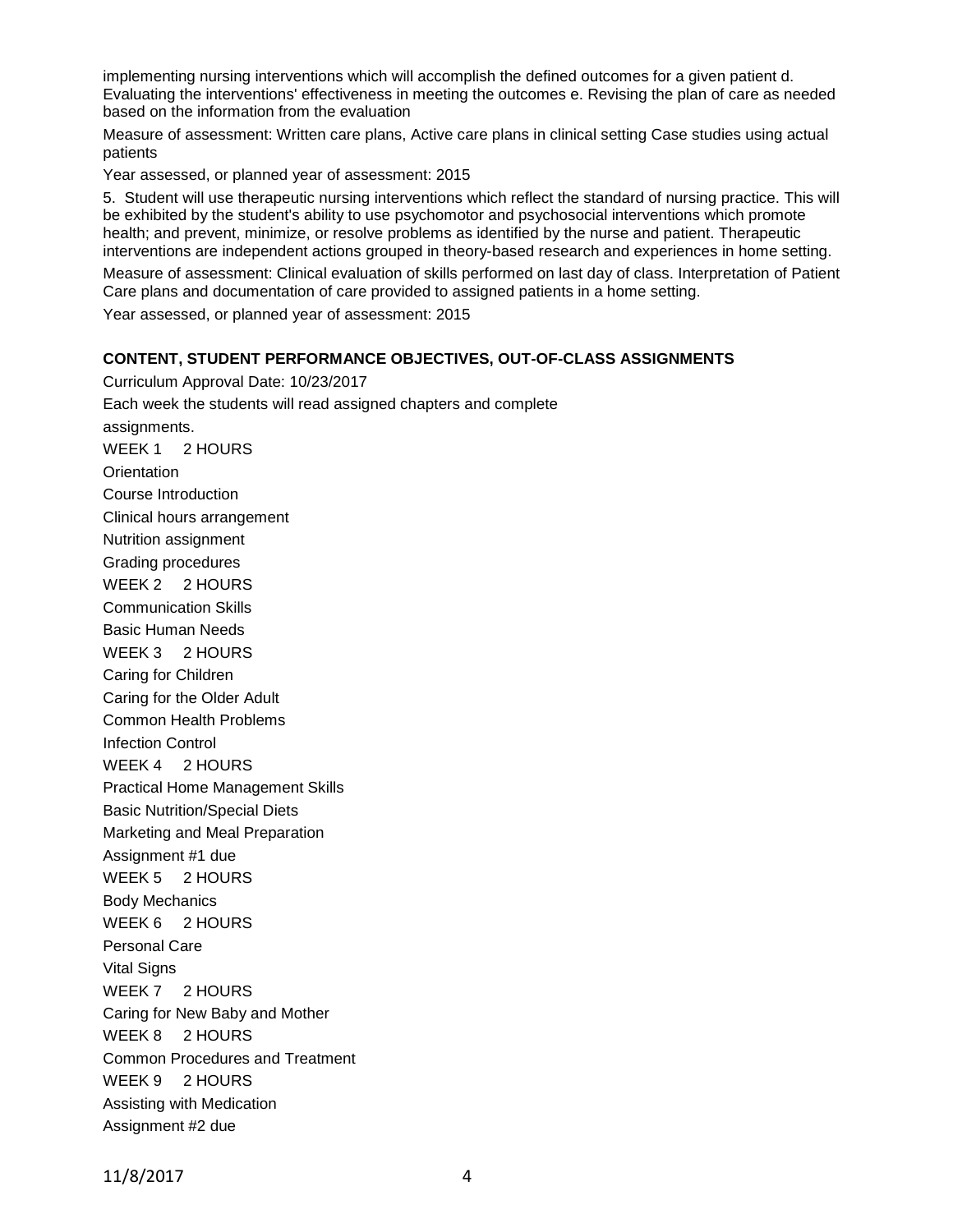WEEK 10 2 HOURS Emergency Care/Discussion Project: Research Project due WEEK 11 2 HOURS Final Exam Course Description Instructor: TBA Subject: Home Health Aide Text: Homemaker/Home Health Aide, 6th Edition, Spatz & Balduzzi. Delmar, 2005. Days & Hours: Lecture: Mondays, 5:00 PM -7:00 PM Clinical: Saturday, November 4th - 7:30 AM to 3:00 PM Sunday, November 5th - 7:30 AM to 3:00 PM Saturday, November 11th - 7:30 AM to 12:30 PM Hospital Clinical for a class with more than 15 students: an additional clinical (20 hours) must be arranged. Office Hours: By appointment, after class Office Phone: TBA Dept. Secretary: 408 848-4883 (for messages) Prerequisites: Each student is expected to participate in clinical settings. Each student is expected to show proof that he/she is a California State Certified Nurse Assistant, and

certification to be free of active tuberculosis by TB skin test or chest x-ray. A recent health examination is also required prior to Hospital Clinical. Clearance from the Department of Health

Services (Form HS 283) is required before a student can participate in a health facility. Fingerprints as required by DHS prior to clinical.

Course Description:

This course is designed to prepare

students to provide basic health care in the home. Subjects to be covered include interpretation of medical/social needs, personal care services, cleaning tasks, nutrition, and the scope and

limitations of a home health aide. This course offers two college units. All students who achieve a grade of "C" or better will be issued a Home Health Aide Certificate from the State of

California.

Course Objectives:

At the completion of this course, the student will be able to:

- 1. State the main functions of a home health aide.
- 2. State four chief responsibilities a home health

aide has to the employing agency and four chief responsibilities the agency has to the aide.

3. Assess and interpret medical/social needs of the children, adults, and elderly who are ill or disabled.

- 4. State common signs and symptoms of illness.
- 5. Discuss the difference in providing personal care in the home vs. a health care facility.
- 6. Differentiate 5 kinds of diets and foods

allowed and/or not allowed on each.

7. List cleaning tasks appropriate for a home health aide to perform.

8. Spend a minimum of 20 hours achieving clinical experience.

Attendance Requirements:

The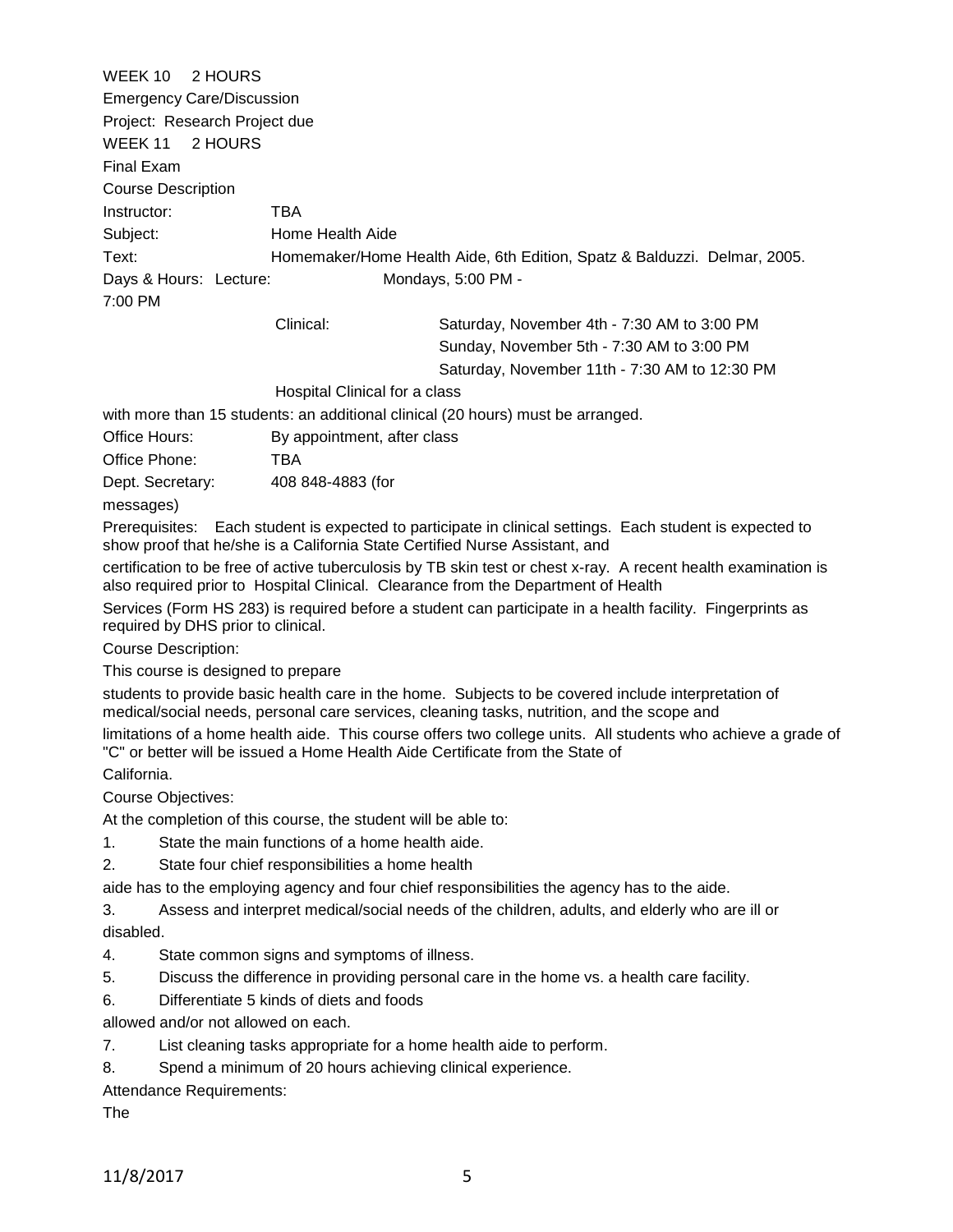State of California has approved this course so that students can become certified. This means students must complete the minimum number of hours required to obtain State certification. Students

missing more than the required number of hours may be dropped from the class with no possibility of credit or certification. Attendance in clinical is essential--theory and clinical hours are

mandated by the State of California. Absences may result in failure to earn certification.

Student Responsibilities and Requirements:

1. Students are responsible for their own learning such as

taking initiative to complete reading and written assignments and contribute to the class discussion and demonstration.

2. Each student is responsible to him/herself and the instructor for clarifying

any questions or difficulties he/she may have with course material or requirements.

3. Because this class is of shorter duration than the entire semester, the drop and withdrawal periods are

different than other courses.

4. Attendance requirements and grading procedures are described in the Gavilan College/Regional Occupational Program Nursing Assistant Handbook. Please read the entire

contents of this book carefully and clarify any questions you may have. You will be asked to sign a contract which states you understand and are willing to comply with the policies and procedures of

this program.

Grading and Clinical Evaluation:

Your grade for clinical will be pass or fail. You must pass to become certified.

Theory will be graded as to performance on the tests. A quiz,

midterm, and final will be given.

| Nutrition Assignment |                | $= 50$ points                 |
|----------------------|----------------|-------------------------------|
| The Quiz             |                | $= 50$ points                 |
| The Midterm          | $= 100$ points |                               |
| The Final            |                | $= 100$ points                |
|                      |                | 300 total points possible for |

the theory portion of the grade.

| А |   | 90-100% of total points possible |  |
|---|---|----------------------------------|--|
| В |   | 80-89% of total points possible  |  |
| С |   | 70-79% of total points possible  |  |
| D |   | 60-69% of total points possible  |  |
| F | - | Less                             |  |
|   |   |                                  |  |

than 60%

Grading:

| A  | $= 93 - 100\%$ | C+ | $= 77 - 79%$ |                  |
|----|----------------|----|--------------|------------------|
| А- | $= 90 - 92%$   |    | C            | $= 70 - 76%$     |
| B+ | $= 87 - 89%$   |    | D            | $= 60 - 69\%$    |
| B  | $= 83 - 86%$   |    | E            | $= 59\%$ or less |
| B- | $= 80 - 82%$   |    |              |                  |

Student Honesty Policy Reference

Statement:

?Students are expected to exercise academic honesty and integrity. Violations such as cheating and plagiarism will result in disciplinary action which may include recommendation for dismissal.?

ADA Accommodation Statement:

?Students requiring special services or arrangements because of hearing, visual, or other disability should contact their instructor, counselor, or the

Disabled Student Services Office.?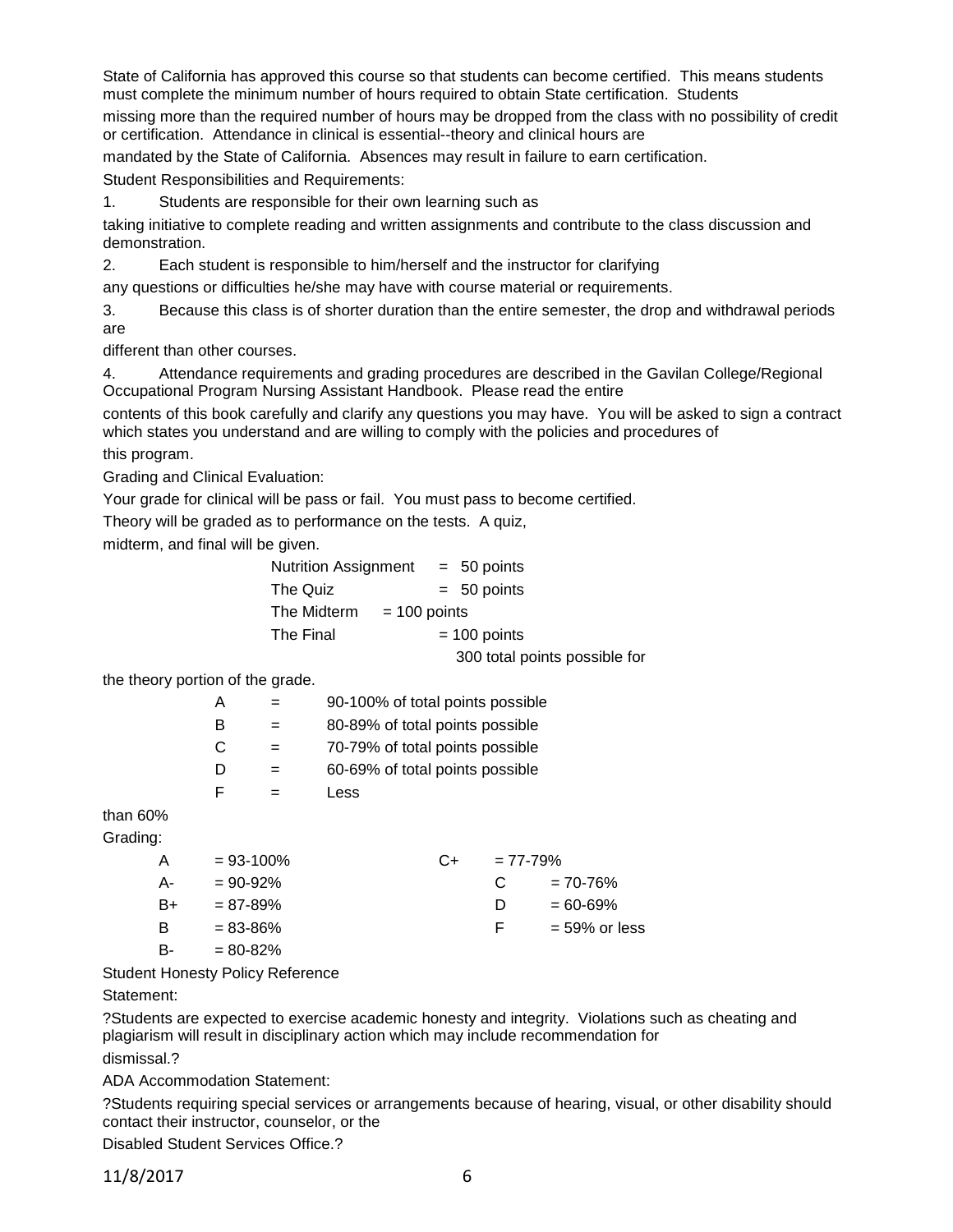Occupational/Vocational Statement:

?Occupational/Vocational Students -- Limited English language skills will not be a barrier to admittance to and participation in

Vocational Education Programs.?

Please help keep Gavilan College a litter free campus and preserve its park-like setting. Thank you.

AH 182 - Home Health Aide

NUTRITION ASSIGNMENT

Assignment:

There will be a nutrition assignment for this class during the semester. The student will choose a culture/ethnic background that he/she is interested in learning about. The student

will plan a lunch menu for a "client" considering this culture/ethnic background. The "client" will have a medically restricted diet, such as low salt, low fat, diabetic, or lactose intolerance. The

meal/menu should be low to moderate cost. The meal/menu should utilize foods from the basic food groups/food pyramid.

The student will:

- 1. Discuss a culture/ethnic background.
- 2. Discuss a medical

restriction.

- 3. Plan a meal.
- 4. Discuss the cost (cost per unit).

5. List the proper method to cook/prepare, serve the foods, store/package the foods after the meal is eaten.

6. Analyze the meal/menu

for calories, protein, carbohydrate, and fat content.

The student will:

1. Write a term paper discussing all items listed above.

The Due Date for the term paper is Monday, November 20,

2000.

(Late papers will result in a lower grade.)

Points assigned to this term paper is 50 points.

Students will have an opportunity to discuss/observe nutritional functions at the hospital clinical.

Weekly Schedule

Lecture will meet Mondays, 5:00 PM to 7:00 PM in room

| Content<br>Date |                                         | Readings  |
|-----------------|-----------------------------------------|-----------|
| 09/18/00        | Orientation                             |           |
|                 | Course Introduction                     | Ch. 1     |
|                 | <b>Clinical Hours Arrangement</b>       |           |
| (Hospital)      |                                         |           |
|                 | <b>Nutrition Assignment</b>             |           |
|                 | <b>Grading Procedures</b>               |           |
| 09/25/00        | <b>Communication Skills</b>             | Ch. 2     |
|                 | Basic Human Needs                       | Ch.3      |
| 10/02/00        | Caring for Children                     | Ch. 4-8   |
|                 | Caring for the Older                    |           |
| Adult           |                                         |           |
|                 | <b>Common Health Problems</b>           | Ch. 10    |
|                 | Infection Control                       | Ch. 13    |
| 10/09/00        | <b>Practical Home Management Skills</b> | Ch. 12-15 |
|                 |                                         |           |

11/8/2017 7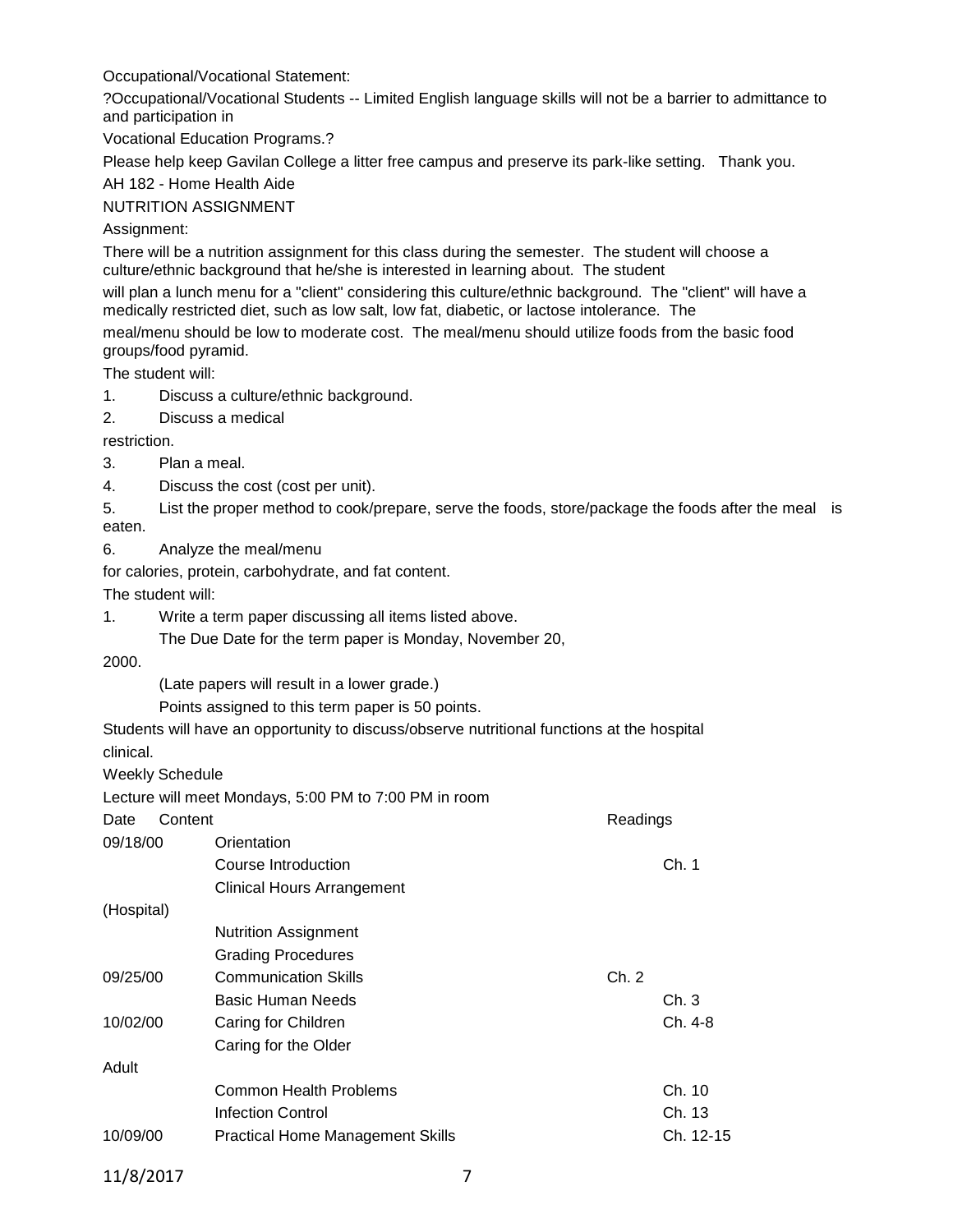|               | <b>Basic Nutrition/Special Diets</b> |        |           |
|---------------|--------------------------------------|--------|-----------|
|               | Marketing and Meal Preparation       |        |           |
|               | QUIZ                                 |        |           |
| 10/16/00      | Body Mechanics & Guest Speaker       |        | Ch. 16    |
| 10/23/00      | <b>Personal Care</b>                 |        | Ch. 17-18 |
|               | Vital Signs                          |        |           |
| 10/30/00      | Caring for New Baby & Mother         | Ch. 19 |           |
| 11/06/00      | Common Procedures                    |        |           |
| and Treatment | Ch. 20-21                            |        |           |
|               | <b>Review for Midterm</b>            |        |           |
| 11/13/00      | <b>MIDTERM</b>                       |        |           |
|               | Assisting with Medication            |        | Ch. 22    |
| 11/20/00      | <b>Emergency Care/Discussion</b>     |        |           |
|               | <b>Review for Final/Handouts</b>     |        |           |
|               | <b>NUTRITION PAPER</b>               |        |           |
| <b>DUE</b>    |                                      |        |           |

Thanksgiving Holiday ? November 22, 23, & 24

### **METHODS OF INSTRUCTION:**

Lecture, Discussion, demonstration/return demonstration, supervised clinical practice, quizzes, exams, clinical performance exam.

#### **OUT OF CLASS ASSIGNMENTS:**

Required Outside Hours:

Assignment Description: Out of class assignments are included in the content section.

### **METHODS OF EVALUATION:**

Writing assignments Percent of total grade: 15.00 % Writing assignments: 15% - 85% Written homework Reading reports Lab reports Essay exams Term papers Other: Classroom presentations, internet assignments Problem-solving assignments Percent of total grade: 5.00 % Problem-solving demonstrations: 5% - 10% Homework problems Quizzes Exams Other: Minimum 85% competency level pass/fail only Skill demonstrations Percent of total grade: 20.00 % Skill demonstrations: 20% - 80% Class performance exams Other: Case studies, computer programs Objective examinations Percent of total grade: 30.00 %

### **REPRESENTATIVE TEXTBOOKS:**

Required Representative Textbooks Birchenall, Joan. Mosby's Textbook and Workbook for the Home Care Aide 3rd edition. United States WY: Elsevier/Mosby,2013. ISBN: ISBN: 9780323084338 Reading Level of Text, Grade: Reading level of text, Grade: 13+ Verified by: Verified by: Diane Reid Recommended Other Texts and Materials Mosby's Medical Dictionary

11/8/2017 8